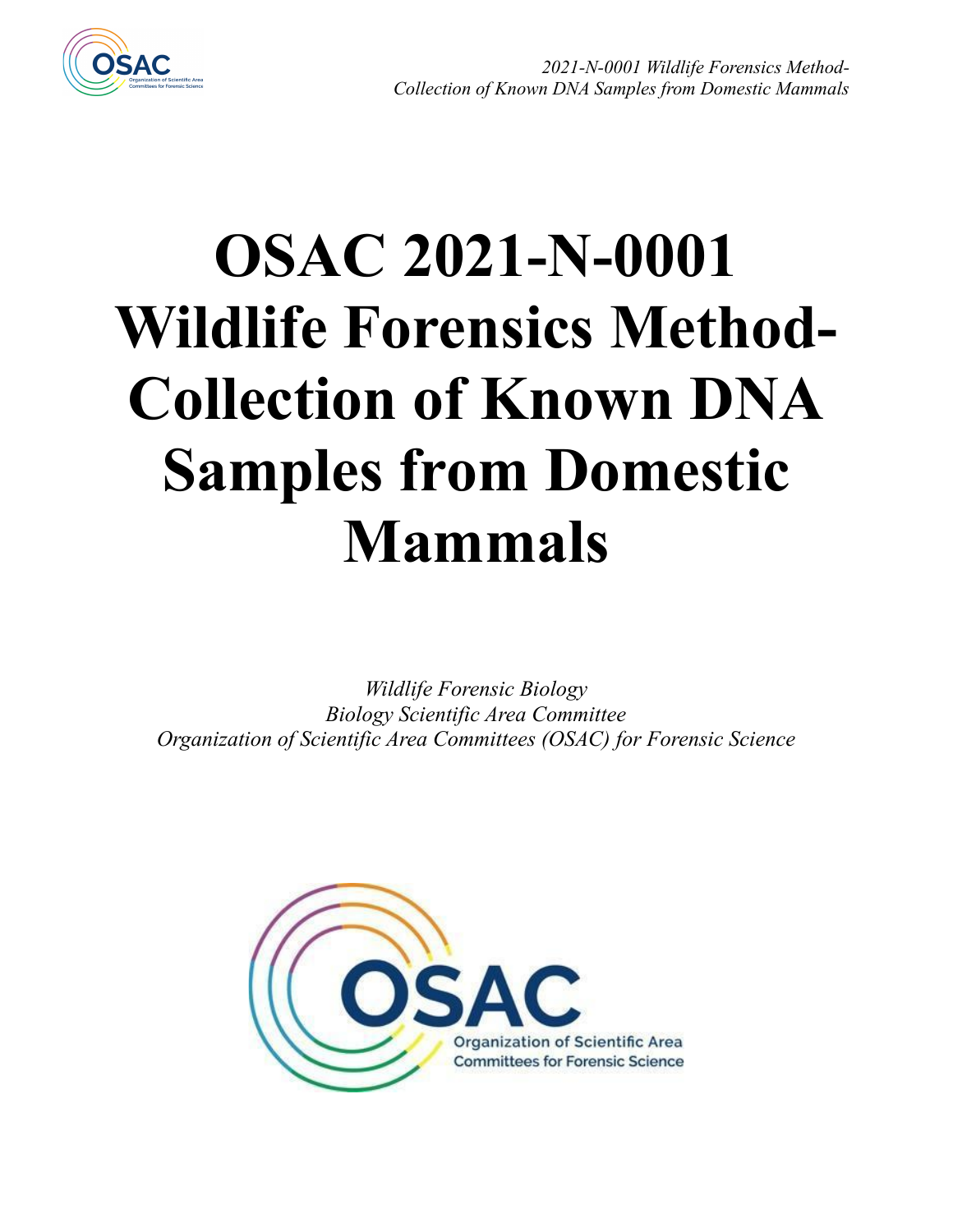

## **OSAC Proposed Standard**

# **OSAC 2021-N-0001 Wildlife Forensics Method-Collection of Known DNA Samples from Domestic Mammals**

Prepared by Wildlife Forensics Biology Subcommittee Version: 1.1 March 3, 2021

#### **Disclaimer:**

This OSAC Proposed Standard was written by the Wildlife Forensic Biology of the Organization of Scientific Area Committees (OSAC) for Forensic Science following a process that includes an [open](https://www.nist.gov/topics/organization-scientific-area-committees-forensic-science/registry-approval-process) [comment period](https://www.nist.gov/topics/organization-scientific-area-committees-forensic-science/registry-approval-process). This Proposed Standard will be submitted to a standards developing organization and is subject to change.

There may be references in an OSAC Proposed Standard to other publications under development by OSAC. The information in the Proposed Standard, and underlying concepts and methodologies, may be used by the forensic-science community before the completion of such companion publications.

Any identification of commercial equipment, instruments, or materials in the Proposed Standard is not a recommendation or endorsement by the U.S. Government and does not imply that the equipment, instruments, or materials are necessarily the best available for the purpose.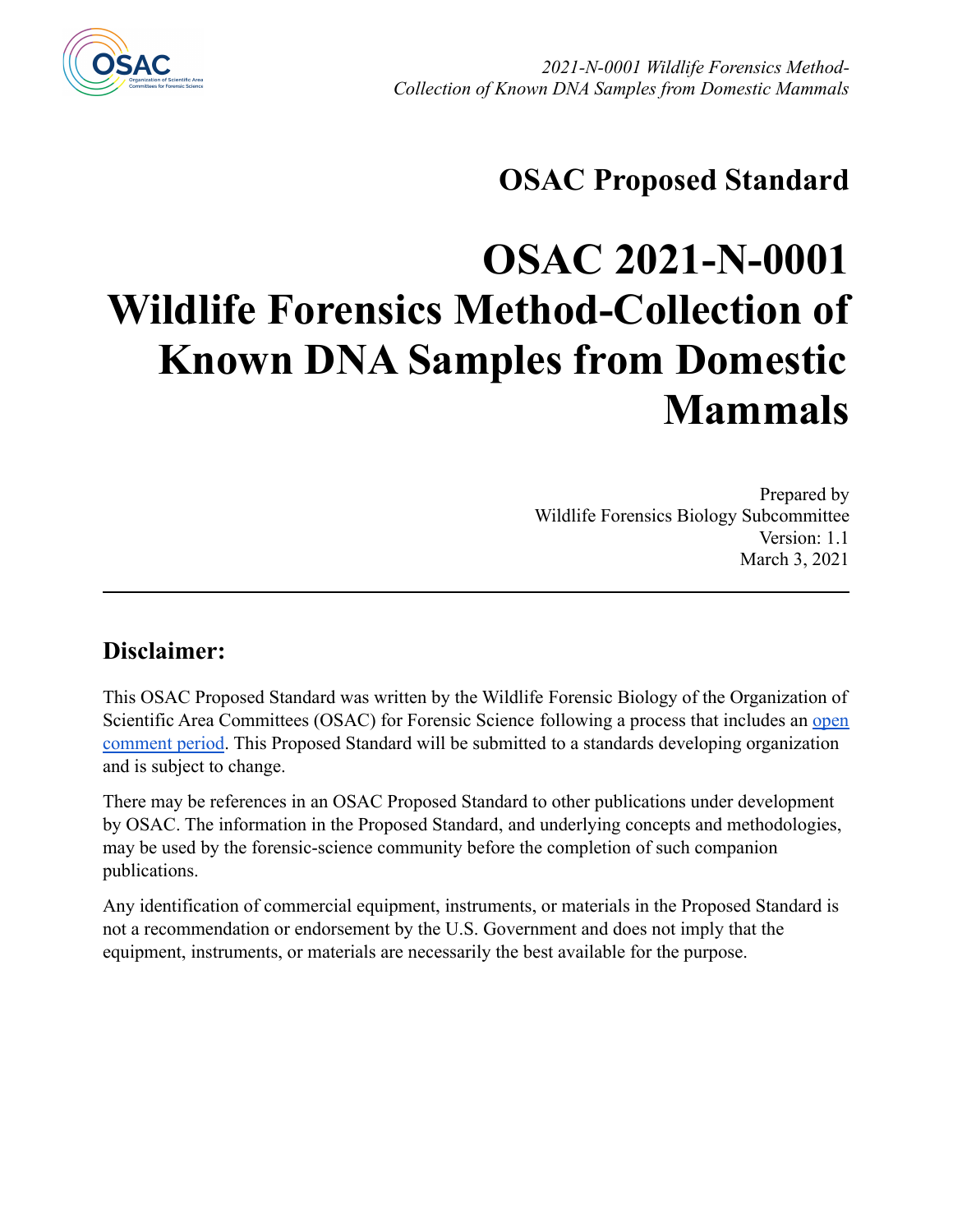

### **Wildlife Forensics Method-Collection of Known DNA Samples from Domestic Mammals**

#### **Foreword**

This standard presents protocols for collecting DNA samples for use in genetic analysis of domestic mammals. It is based on a draft from the Wildlife Forensic Biology of the Organization of Scientific Area Committees (OSAC) for Forensic Science.

**Keywords:** *DNA sample collection, domestic mammal, dog, cat, horse, cattle, pig, sheep*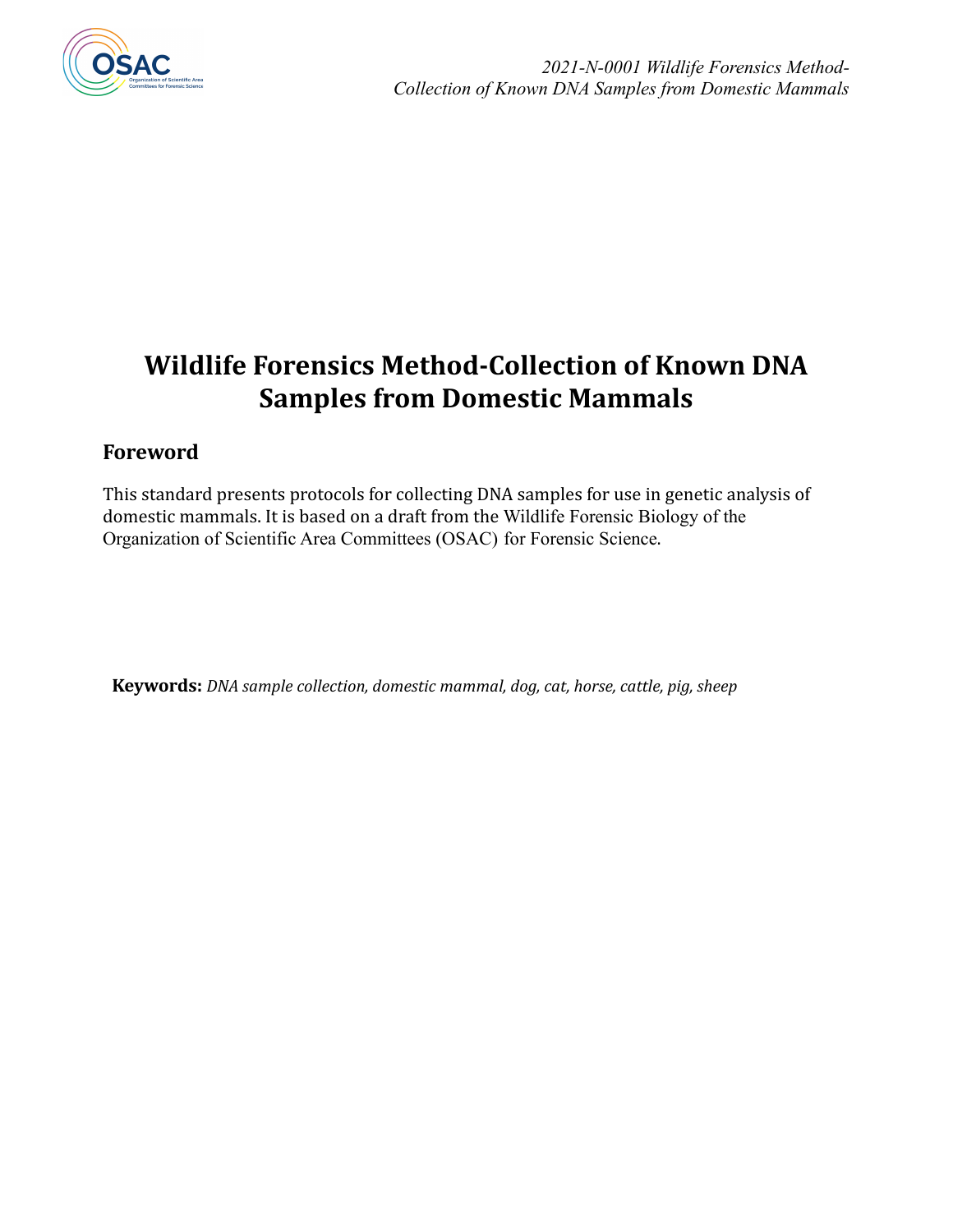

#### **1 Scope**

This standard provides the protocol for obtaining genetic known evidence samples (buccal swabs and pulled hair) for the purpose of genetic analysis of domestic mammals. This standard does not address sampling of wild animals.

#### **2 Normative Reference**

There are no normative reference documents. Annex A, Bibliography, contains informative references.

#### **3 Terms and Definitions**

#### **3.1**

#### **Buccal swab**

A cotton swab or similar collection substrate; used in a relatively non-invasive sample collection technique for scraping the inside of a mouth to collect cells from the inner cheek lining; this is a common method for collecting and preserving samples for DNA testing from known individuals.

#### **3.2**

#### **chain of custody**

Chronological record of the handling and storage of an item from its point of collection to its final return or disposal.

#### **3.3**

#### **known sample**

Biological material for which the identity of the donor is established and used for comparison purposes.

#### **3.5**

#### **nuclear DNA**

The DNA inside a cell's nucleus, existing in the form of chromosomes.

#### **4 Requirements**

#### **4.1 General**

4.1.1 All known evidence samples submitted shall have a unique name or number.

4.1.2 All required paperwork (e.g. submission forms, chain of custody forms) shall be completed.

4.1.3 Pertinent information, such as sample collector, collection date and site, sample type (e.g., buccal swab, hairs), swab type, sample storage conditions, etc., should be recorded.

#### **4.2 Buccal swabs**

4.2.1 Buccal swabbing using cotton, nylon, or other swab types is the preferred method for collecting DNA from domestic cats and dogs. Buccal swabs should be sterile.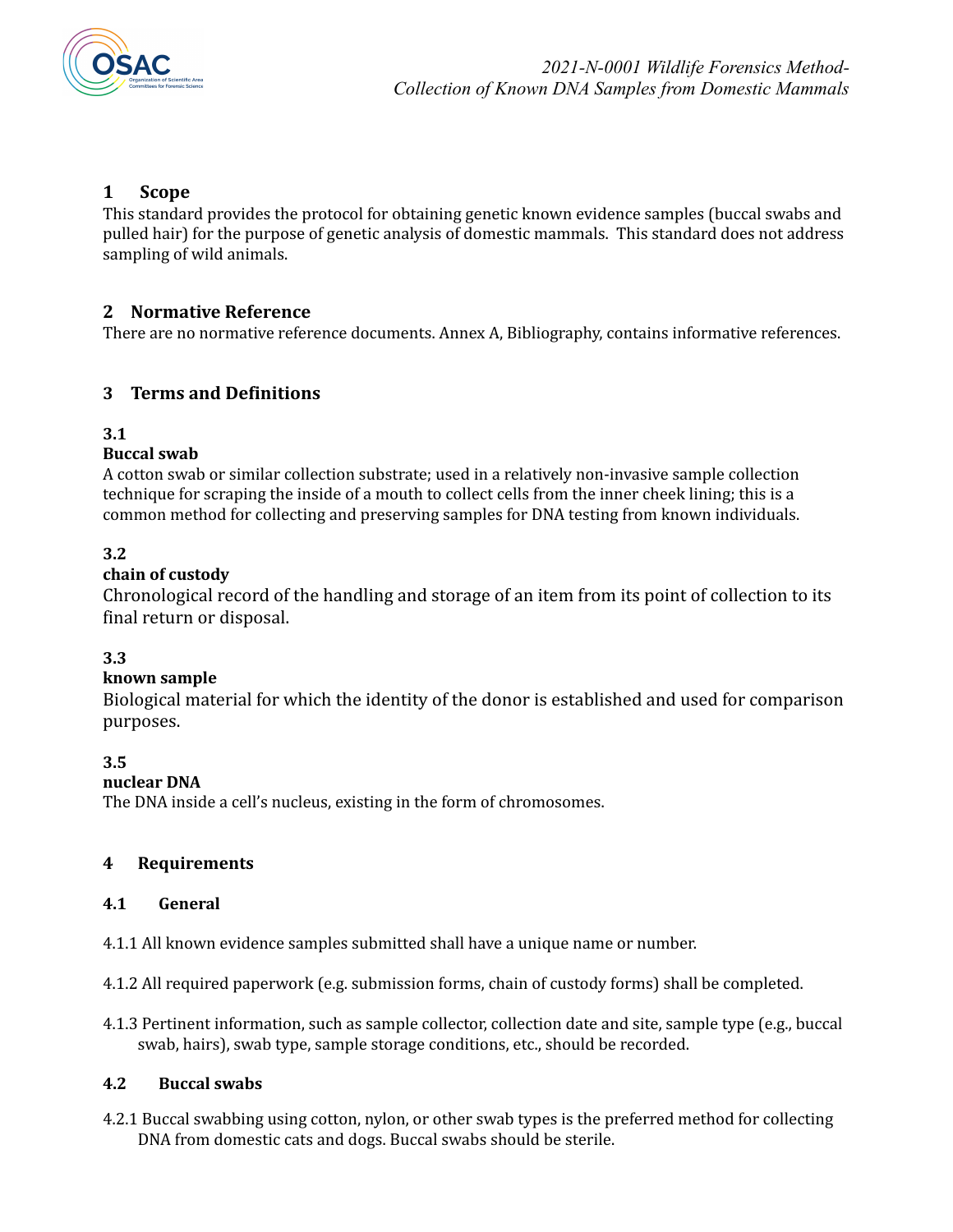

NOTE: While many swab types are acceptable for buccal swabbing, cotton swabs can sometimes be problematic for buccal collection from dogs.

- 4.2.2 Preparing to collect buccal swabs
	- a) Isolate any animal(s) to be tested from other individuals (including nursing animals) and remove food and water at least 30 minutes prior to sample collection.
	- b) If buccal swabs from more than one animal will be collected, complete the process for one animal and change gloves or clean hands before collecting from the next.
	- c) Use at least 2 buccal swabs per animal to obtain replicate samples.
	- d) Prepare a paper envelope or other container for each animal. Label it so as to uniquely identify the animal from which the sample is collected.

NOTE: Other packaging options may be appropriate as long as buccal swabs are stored in a way that minimizes mold, bacterial growth, and sample degradation.

#### 4.2.3 Collecting the sample

- a) Open the swab packaging and remove the swab by its handle.
- b) Place the head of the swab against the inside of the cheek and gums, and swirl/wipe vigorously 8–10 times.
- c) Allow the swab to dry in a clean environment, unless cells/swabs are directly transferred to a different storage medium (e.g. preservative liquid, preservative paper).
- d) Place the dry swabs in the labeled envelope (or equivalent). Seal the envelope and sign and date the seal.

NOTE: Dry swabs may be stable at room temperature, however refrigeration is recommended for short term storage (days to weeks) while freezing is recommended for longer term storage.

#### **4.3 Pulled hair**

- 4.3.1 Pulled hairs with roots are the preferred DNA source for domestic mammals other than cats and dogs. Because nuclear DNA is only present in high quantities in the root of the hair, cut hairs are not acceptable.
- 4.3.2 Preparing to collect hairs
	- a) If hairs from more than one animal will be collected, complete the process for one animal and change gloves or clean hands (and pliers or similar if used) before collecting hairs from the next.
	- b) Prepare a paper envelope or other container for each animal. Label it so as to uniquely identify the animal from which the sample is collected.

NOTE: Other packaging options may be appropriate as long as hairs are stored in a way that minimizes mold, bacterial growth, and sample degradation.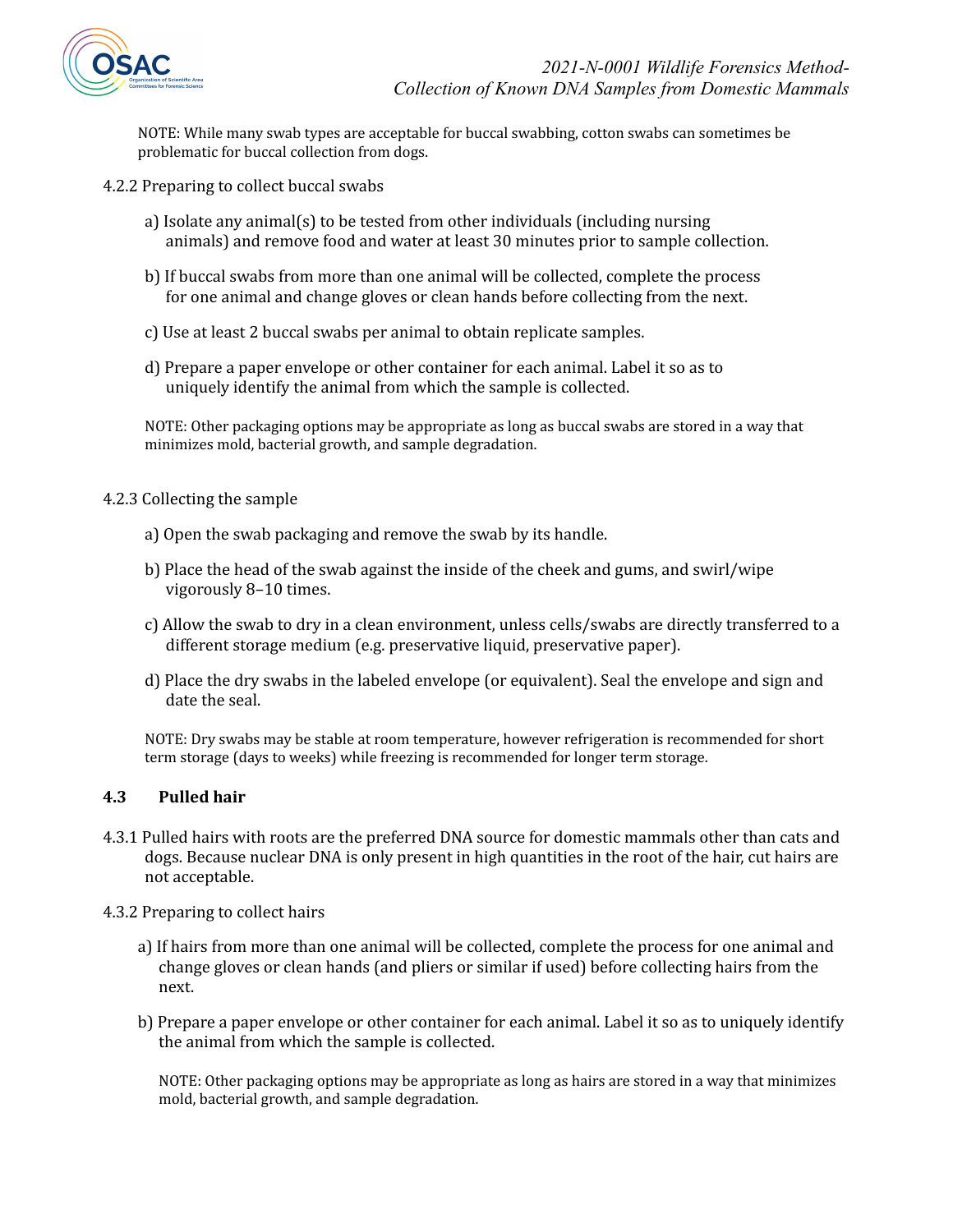

- 4.3.3 Collecting the sample
	- a) Collect thick hairs such as those from the mane, tail, or fetlock (base of leg just above the hoof). The area on the animal from which hairs are collected should be dry. If dirt or debris is present, brush the area to remove it.
	- b) Use fingers or pliers (or similar) to grasp hair close to the skin and pull approximately 10 hairs at once (do not cut hairs). Repeat this until 20-30 hairs with roots have been obtained.

NOTE: For pigs, which have very thick hairs, 5–10 hairs with roots are sufficient.

c) Place the hairs in the labeled envelope (or equivalent). Seal the envelope and sign and date the seal.

NOTE: Hairs may be stable at room temperature if kept dry and free from pests (e.g. dermestid beetles), however refrigerated or frozen are also acceptable storage conditions.